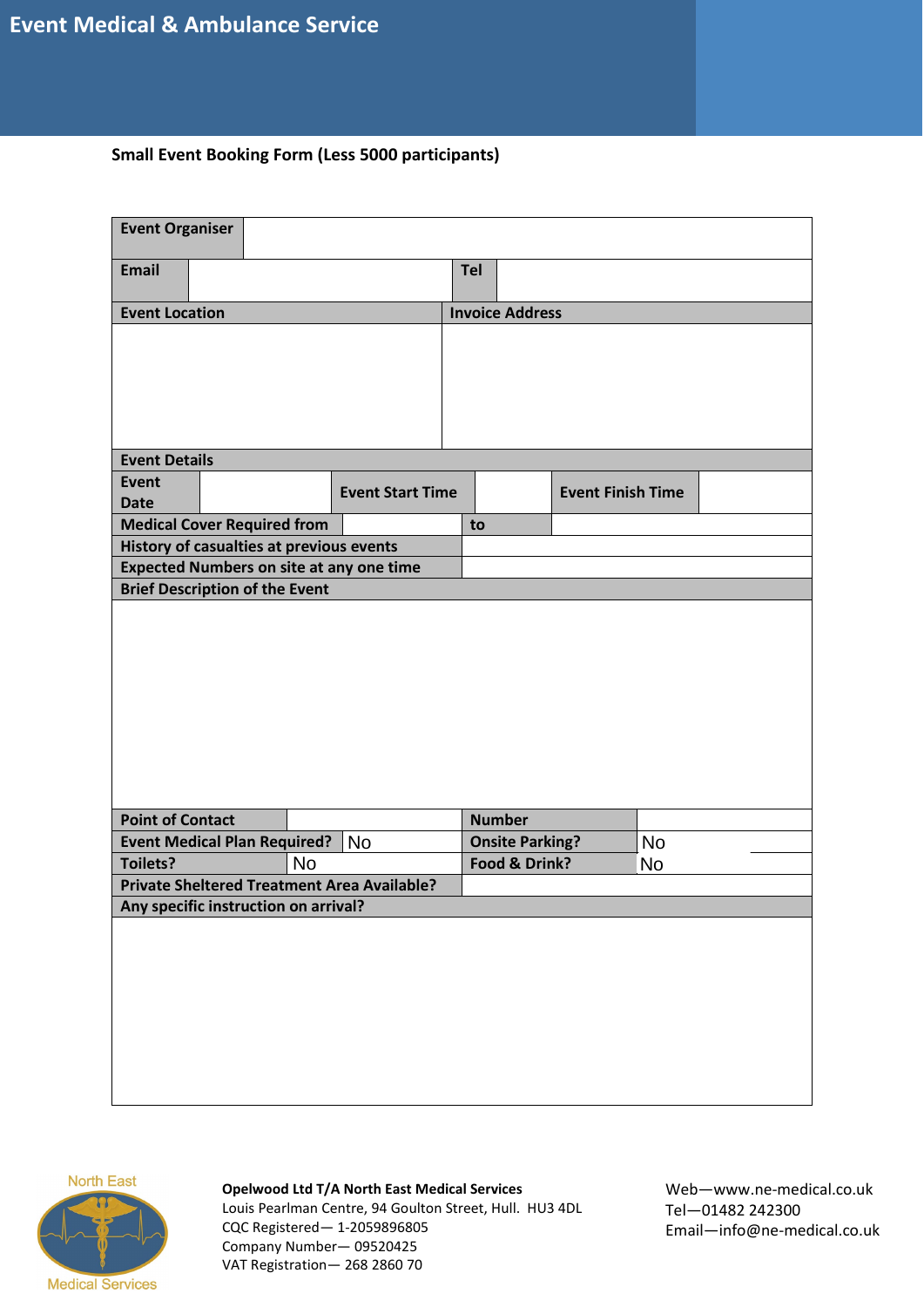## **Confirmation of Booking**

North East Medical Services confirms the booking as above (subject to Standard Terms and Conditions). Event Medical Support Standard Terms and Conditions can be foun[d here](https://ne-medical.co.uk/standard-terms-and-conditions-event-medical-support/)

North East Medical Services will be providing the following cover:

| Grade                                       | <b>Number</b> |
|---------------------------------------------|---------------|
| <b>First Responders</b>                     |               |
| <b>Event Care Assistants</b>                |               |
| <b>Event Medical Technicians</b>            |               |
| <b>Emergency Care Attendants</b>            |               |
| <b>Emergency Medical Technicians</b>        |               |
| <b>Paramedics</b>                           |               |
| <b>Nurses</b>                               |               |
| <b>Doctors</b>                              |               |
| <b>Cycle Responders</b>                     |               |
| <b>Response Vehicles</b>                    |               |
| 4 x 4 Vehicles                              |               |
| <b>Ambulances</b>                           |               |
| <b>Event Medical Manager/First Aid Lead</b> |               |
| <b>Event Medical Support Staff</b>          |               |
| Gazebos                                     |               |
| <b>Other (please state)</b>                 |               |

## **Quoted price £**

**Client**

I agree to the above level of Medical Cover being provided by North East Medical Services, to the Standard Terms and Conditions for Event Medical Support and the quoted price.

| Signed by |  |
|-----------|--|
|-----------|--|

On Behalf of \_\_\_\_\_\_\_\_\_\_\_\_\_\_\_\_\_\_\_\_\_\_\_\_

Date \_\_\_\_\_\_\_\_\_\_\_\_\_\_\_



**Opelwood Ltd T/A North East Medical Services** Louis Pearlman Centre, 94 Goulton Street, Hull. HU3 4DL CQC Registered— 1-2059896805 Company Number— 09520425 VAT Registration— 268 2860 70

Web—www.ne-medical.co.uk Tel—01482 242300 Email—info@ne-medical.co.uk